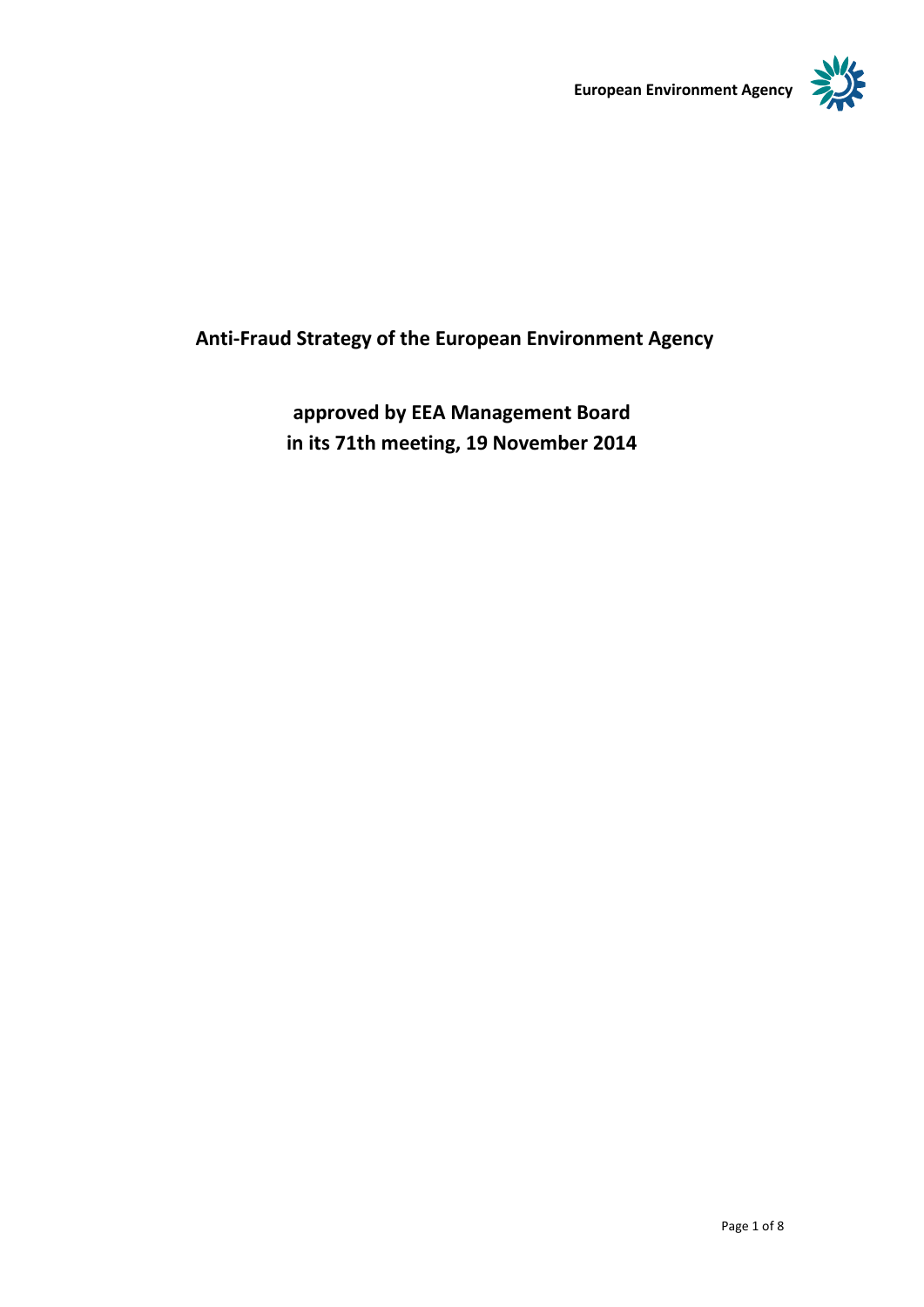

# **1. Background**

# *General context*

The European Union (EU) budget is taxpayer's money that must be used only for implementing the policies which the EU legislature has approved. Fraud involving EU funds has a particularly negative impact on the reputation of the EU institutions and the implementation of EU policies.

On 24 June 2011 the European Commission adopted its new Anti-Fraud Strategy<sup>1</sup> (CAFS) with the overall objective of improving the prevention and detection of fraud, and the conditions for investigations of fraud, and achieving adequate reparation and deterrence. This is to be done especially by developing close cooperation and synergy and by promoting the standards set out in the CAFS within the EU agencies and bodies, including joint undertakings.

The European Commission (EC) has developed a Common Approach on EU decentralised agencies that requires a set of anti-fraud measures to be put in place in the agencies.

# *Agency context*

Ē,

The EEA, according to its mission statement, aims to support sustainable development and to help achieve significant and measurable improvements in Europe's environment, through the provision of timely, targeted, relevant and reliable information to policymaking agents and the public.

The EEA operates in a complex, multi-level and multi-actor governance setting at EU, national and global levels. This setting also includes research institutes, businesses and NGOs. The specific role of the EEA is to support policymaking at the EU level, and to build capacity in member countries, using the European Environment Information and Observation Network (Eionet) as its unique partner to generate two-ways flows of quality-assured environmental data and information.

The Agency handles a core budget of approximately EUR 41 million each year. It is financed by the Commission for 87% of its revenues and for 13% by contributions from other member countries (EFTA and Turkey).

In addition to the core budget, external assigned revenues are received on hoc basis and managed by the EEA, subject to EEA Management Board approval. They are dedicated to specific projects of EEA interest.

 $1$  Communication from the Commission to the European Parliament, the Council, the European Economic and Social Committee, the Committee of the Regions and the Court of Auditors on the Commission anti-fraud strategy, COM(2011) 376;Communication to the Commission: Commission internal action plan for the implementation of the Commission anti-fraud strategy, SEC(2011) 787.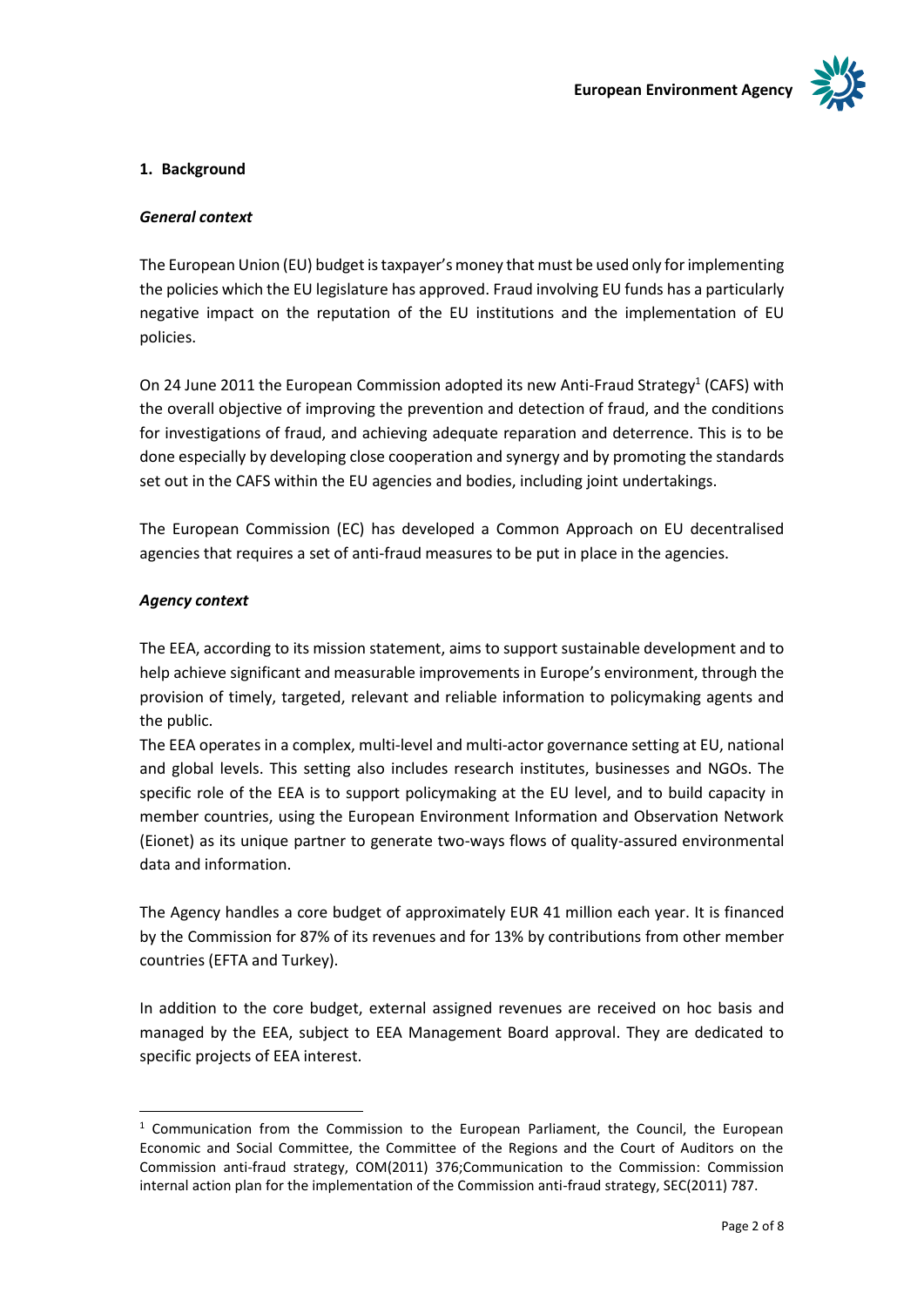

In particular, the Agency has been actively involved in the implementation of the GMES Initial Operations since 2011 and the Commission entrusted a number of tasks to the EEA by means of a delegation agreement, representing a global envelop of about EUR 27 million over 5 years.

The core budget and the earmarked funds are mostly implemented through procurements, grants, and administrative expenditures. The Agency's main partners are the EC, public organisations (universities, research institutes…), Member and non-Member Countries authorities, and economic operators.

The core budget is disbursed 15% through procurements, 18% through grants, 67% through administrative expenditures (including staff). The earmarked funds are spent through procurements and grants.

There is a specificity regarding grants of the core budget. They are awarded to European Topic Centres, which are defined in EEA founding regulation. In accordance with article 4 (4) of the EEA founding regulation, Member Countries may identify the institutions or other organisations established in their territory which could be specifically entrusted with the task of cooperating with the Agency as regards certain topics of particular interest. An institution thus identified should be in a position to conclude an agreement with the Agency to act as a topic centre of the network for specific tasks. The regulation stipulates also that the topic centres shall be designated by the Management Board for a period not exceeding the duration of each multiannual work programme.

The Agency has an internal control framework through the adoption by the Management Board of EEA Internal Control Standards.

The Agency has decided to develop and implement the following strategy. This strategy is valid for three years and will be updated in the course of its implementation if necessary of after its assessment at the end of the implementation period.

# **2. Introduction**

The strategy takes into account the priorities set by the EC within the framework of the Common Approach on EU decentralised agencies, especially:

- Ensuring proper handling of the conflicts of interest issue,
- Developing anti-fraud activities especially through prevention, detection, awareness raising and closer cooperation with OLAF.

Ethics and transparency are key issues in the EU institutions and bodies. The Agency commits to ensuring that these principles are properly applied.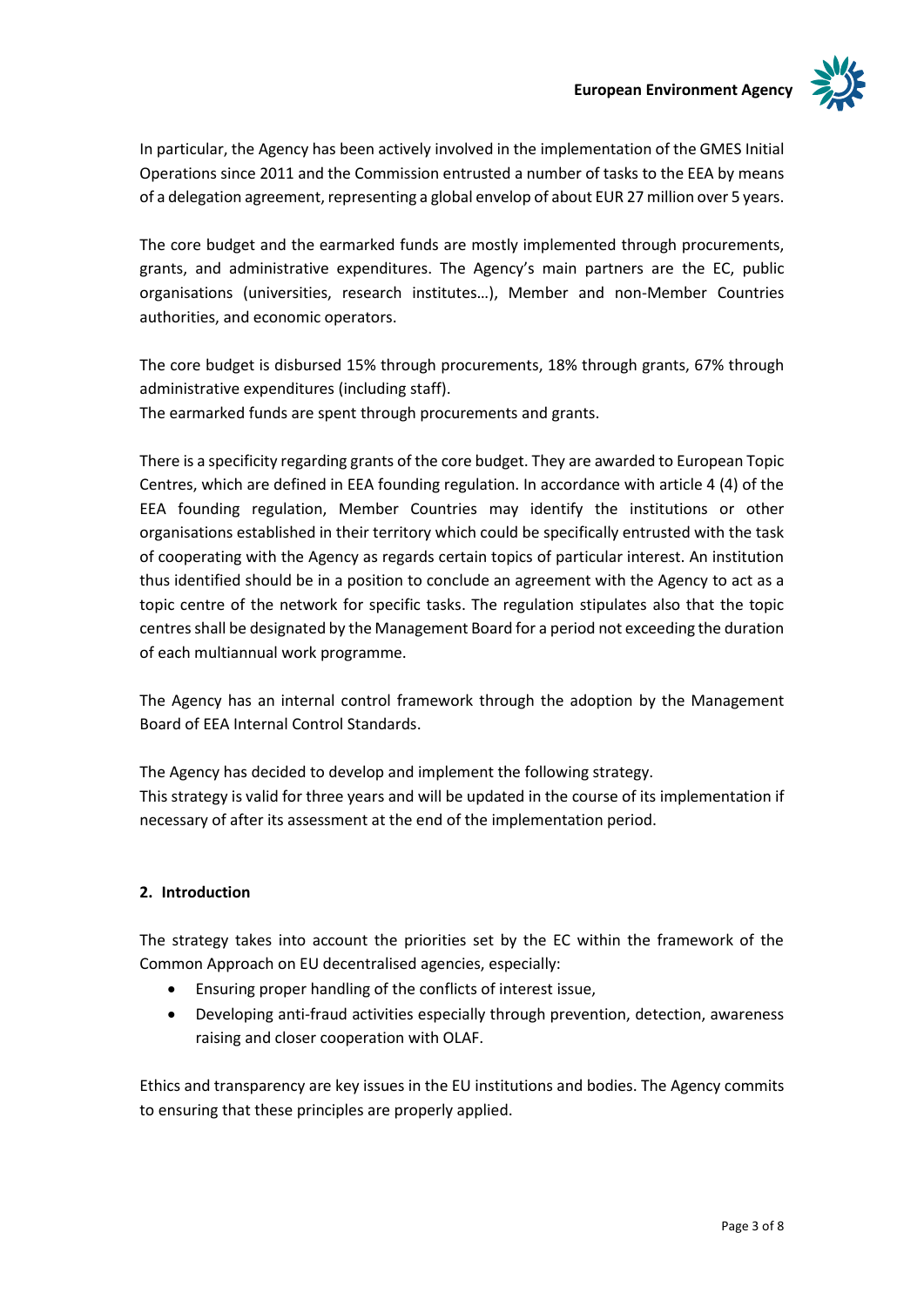

# **3. Fraud risk assessment**

In line with OLAF's *Methodology and guidance for anti-fraud strategies for EU decentralised agencies*, the Agency has conducted a fraud risk assessment of its activities based on the estimated likelihood and possible impact of fraud. The assessment was performed in August/September 2014. The following risk area was identified:

(1) Management of confidential data in the frame of the reporting exercise of Ozone Depleting Substances (ODS) and Fluorinated gas (F-Gas) regulations

## **4. Means and resources**

The Agency has at its disposal means and resources which are engaged in tackling fraud. The main resources are:

| <b>Groups/functions</b> | <b>Tasks related to anti-fraud issues</b>                           |
|-------------------------|---------------------------------------------------------------------|
| ADS <sub>1</sub>        | - Scrutiny of the recruitment process                               |
|                         | - Support in the implementation of ICS1 – with information on       |
|                         | <b>Ethics and Integrity</b>                                         |
|                         | - Support in case of litigious staff management issues              |
| ADS <sub>2</sub>        | - Elaboration of the conflict of interest policy                    |
|                         | - Enforcement, infringements, coordination and legal issues         |
|                         | - Scrutiny of mission claims                                        |
| <b>Internal Audit</b>   | - Elaboration of the anti-fraud strategy                            |
| Capability              | - Contribution to the conflict of interest policy                   |
|                         | - Coordination role in ETC verification policy                      |
|                         | - Validation of ABAC access rights                                  |
| Resource officers       | - Detective controls through the review of cost statements and      |
|                         | invoices                                                            |
| IT-Local Profile        | - Grant of access rights to ABAC workflow and data warehouse        |
| Manager                 | based on requests authorised                                        |
| $IT - System$           | Permission management of users to ensure that access to EEA         |
| administrators          | systems are granted according to the proper authorisations, in line |
|                         | with the HR processes (taking up duty and leaving)                  |

#### - Human resources

## - IT tools

| <b>Groups/functions</b> | <b>Tasks related to anti-fraud issues</b>                           |
|-------------------------|---------------------------------------------------------------------|
| ABAC                    | Ensuring the segregation of function in the financial circuits      |
| Information             | Intrusion control, authorisation and access controls, spam filters, |
| security measures       | anti-virus and spy ware                                             |
| and tools               |                                                                     |
| Copies of master        | Ensuring integrity of data                                          |
| files in a secure       |                                                                     |
| environment             |                                                                     |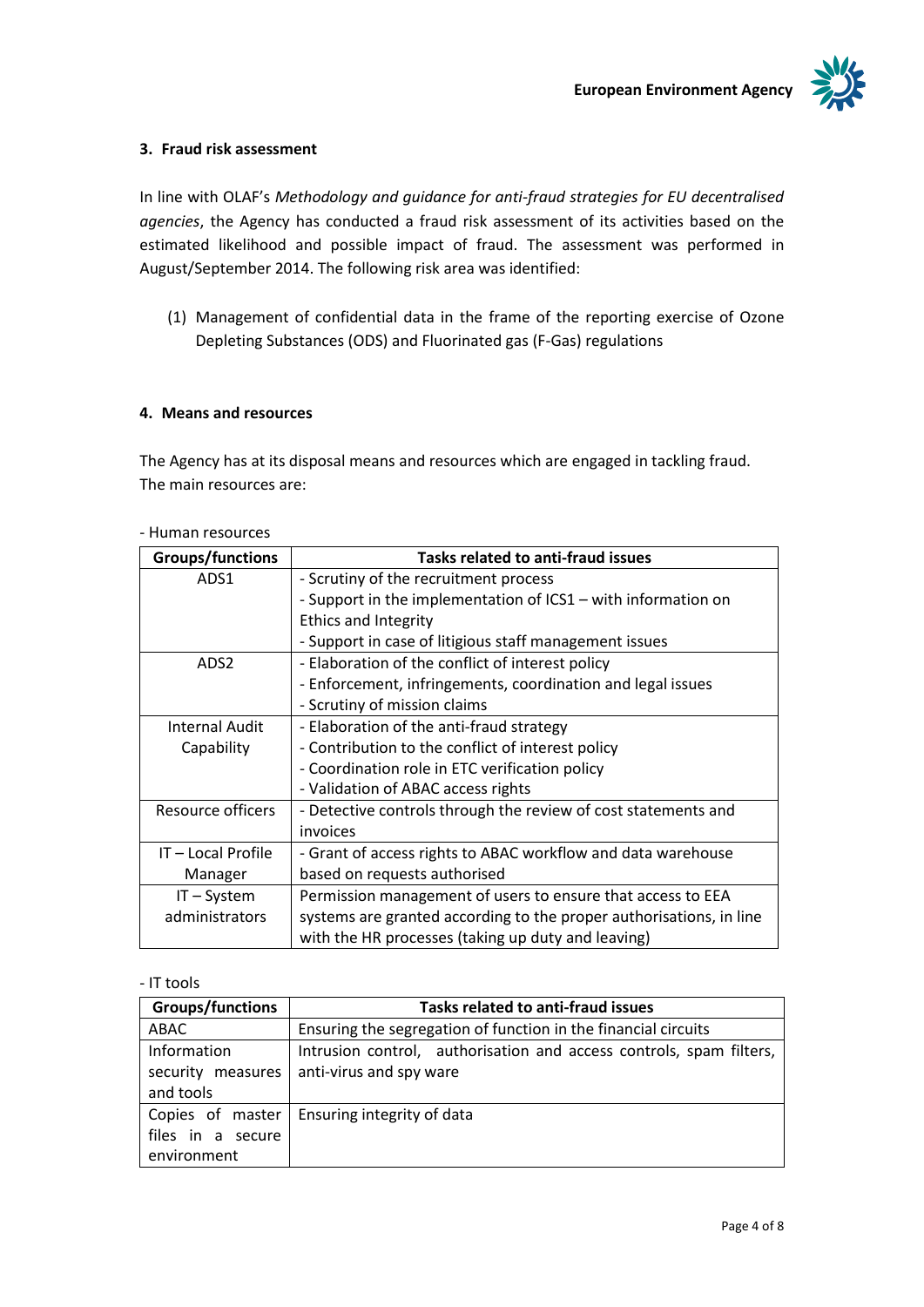

- Policies and procedures

| <b>Related to anti-fraud issues</b>                       |
|-----------------------------------------------------------|
| Conflict of interest policy                               |
| Sensitive posts policy                                    |
| Anti-fraud strategy                                       |
| <b>ETC verification policy</b>                            |
| Procedures QMS - P51 Reporting improprieties (ICS14)      |
| Procedure QMS - P52 Reporting exceptions (ICS18)          |
| Procedure QMS - P53 Reporting internal control weaknesses |

## **5. Strategy and action plan**

Taking into account the screening of fraud risks, both internally and externally with its partners, the Agency has decided to concentrate its efforts on achieving the following strategic objectives.

#### • **Objective 1:**

Given the activity of the Agency, the risk of fraud is not particularly high. Nevertheless it exists and should not be overseen. That is why, to maintain a good level of control over the risks that can materialised, it is needed to develop a structured approach to detect potential fraud.

#### *Description of the objective:*

Ensuring an effective internal organisation for detecting potential fraud

Indicator: Issuance of a list of red flags and regular monitoring of the list

#### • **Objective 2:**

The majority of EEA data are public data, reducing any interest for selling them for personal/business enrichment. However, since 2012 in the application of the ODS and F-Gas Regulations it is EEA who, in practice, enables an online tool and takes responsibility of the core of the reporting exercise and handling confidential data from companies. As a consequence, a specific formalisation and authorisation of access rights granted to the data is needed. The Agency needs also to ensure a proper traceability of any intervention in the reporting platforms, and that the proper confidentiality level after each intervention remains respected.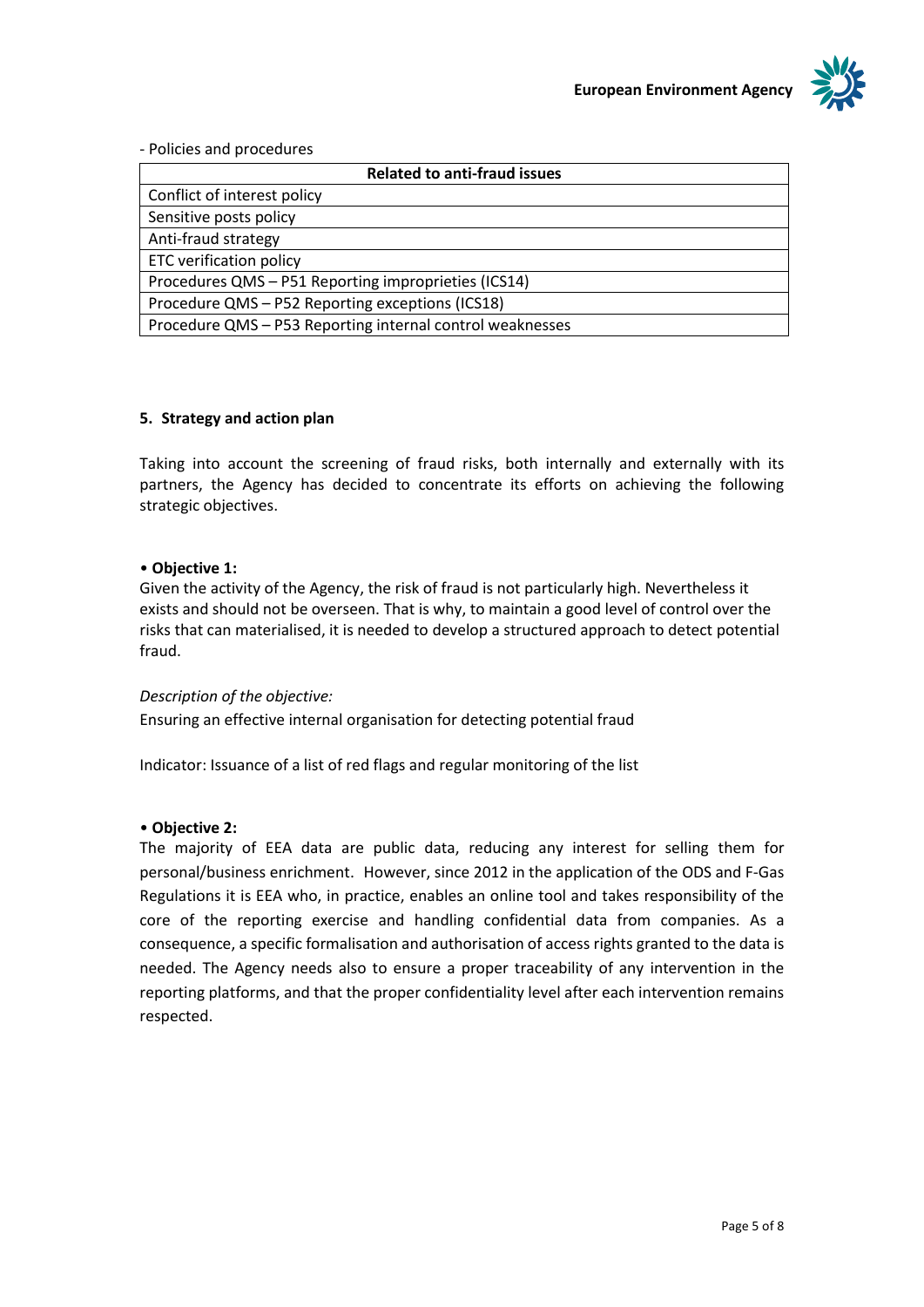

# *Description of the objective:*

Strengthen the formalisation of authorisation of access rights to the Business Data Repository (BDR). Ensure a yearly verification of authorisation of access rights granted. Proper documentation of the procedures applying to the data management processes both at EEA and at ETC/ACM level. Proper application of procedures related to the reporting platforms.

Indicators: Procedure of access authorisation in place, respecting the 4 eyes principle of control, report on verification of authorisation of access rights granted, data management procedures.

# • **Objective 3:**

It is considered of high importance that the staff is aware not only of the rules regarding potential fraud but also have the competences to react when they are put in a situation which questions ethical values and integrity. The Agency intends to achieve homogeneity in the individual behaviours to ensure that perception of permeability to fraud is low at the level of the organisation.

# *Description of the objective:*

Maintaining a high level of ethics and fraud awareness within the Agency

Indicators: General and awareness trainings for all staff, targeted training, development of tools to help targeted groups raising awareness of potential conflict of interest to staff and detecting fraudulent behaviour.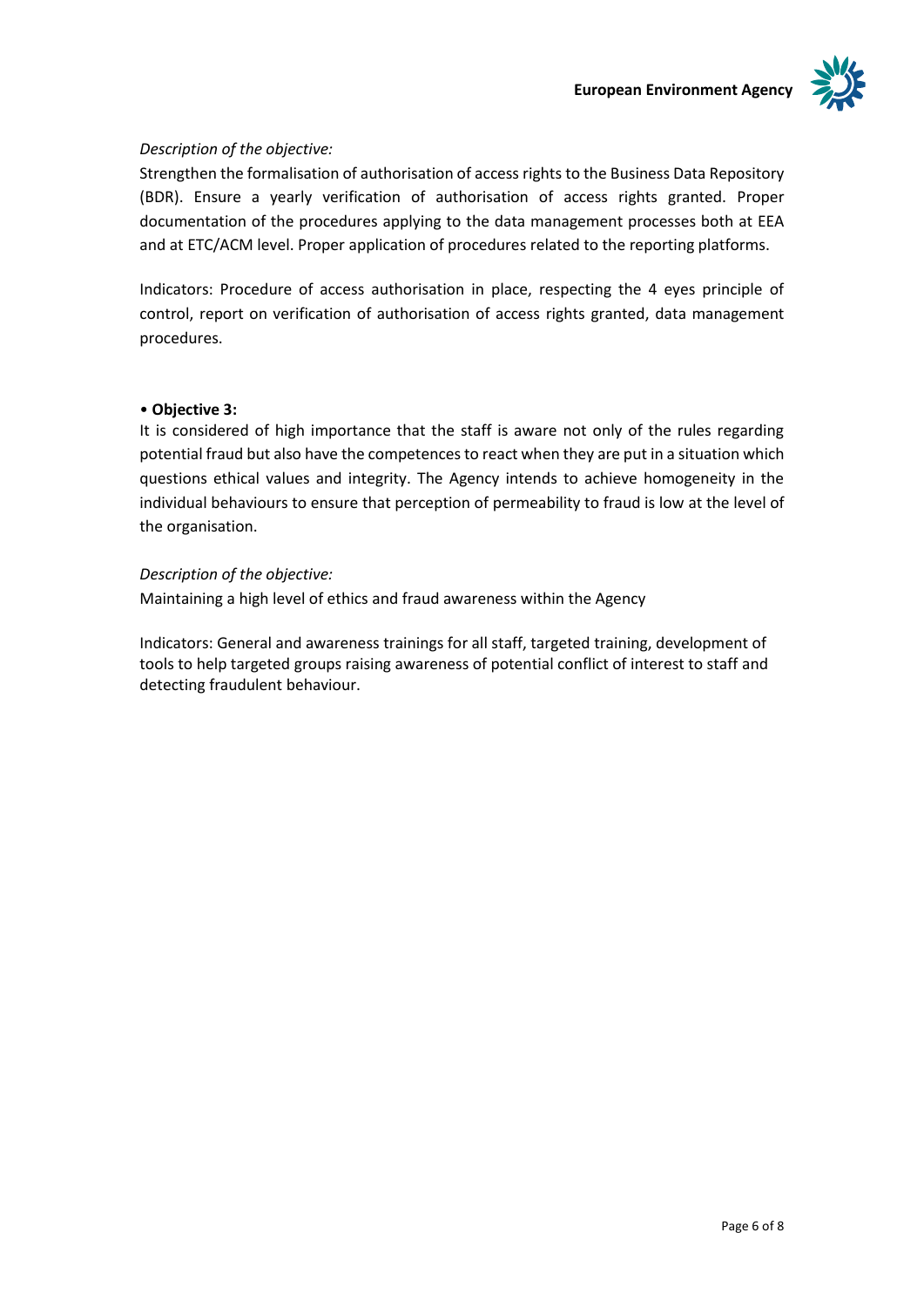

#### **ACTION PLAN**

This action plan designed to implement the Agency's Anti-Fraud Strategy covers the period from 01/01/2015 to 31/12/2017 The target dates are geared to the level of priority.

The actions cover the following stages of the anti-fraud cycle: prevention and detection.

| Objective 1<br>Ensuring an effective internal organisation for detecting potential fraud |                                                                                                                                         |
|------------------------------------------------------------------------------------------|-----------------------------------------------------------------------------------------------------------------------------------------|
| Actions                                                                                  | Definition of a list of red flags allowing to have a synthetic overview on regular time basis where we are regarding<br>potential fraud |
| Priority <sup>2</sup>                                                                    | <b>Detection</b>                                                                                                                        |
| Responsible                                                                              | IAC.                                                                                                                                    |
| Target date                                                                              | 2015                                                                                                                                    |
| Indicator                                                                                | Issuance of a list of red flags and regular monitoring of the list                                                                      |

# **Objective 2**

J.

Strengthen the formalisation of authorisation of access rights to the BDR database. Ensure a yearly verification of authorisation of access rights granted. Proper documentation of any intervention in the reporting database.

| Actions               | - Formalisation of the access authorisation with request follow up, duly approved        |
|-----------------------|------------------------------------------------------------------------------------------|
|                       | - Ensure tracking of access rights granted                                               |
| Priority <sup>2</sup> | Prevention                                                                               |
| Responsible           | ACC2 and IAC                                                                             |
| Target date           | 2015                                                                                     |
| Indicators            | - Procedure of access authorisation in place, respecting the 4 eyes principle of control |
|                       | - Report on verification of authorisation of access rights granted                       |
|                       | - Data management procedures                                                             |

<sup>2</sup> (Prevention/detection/investigation/corrective measures)